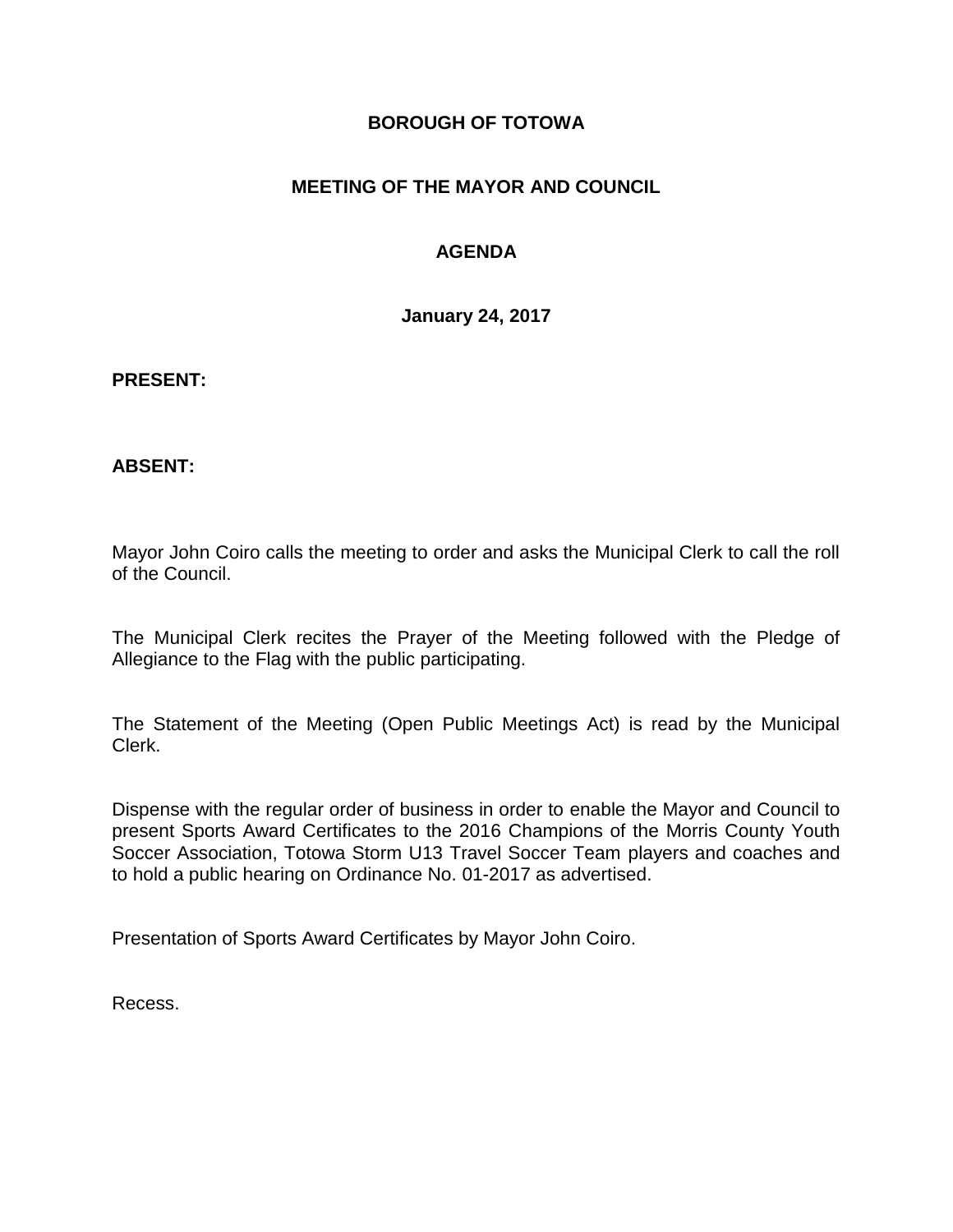The Municipal Clerk announces that Ordinance No. 01-2017 has been advertised for public hearing for Tuesday, January 24, 2017.

The Municipal Clerk reads the legal notice and the title of Ordinance No. 01-2017 (Salary Ordinance).

Open public hearing.

Mayor Coiro asks if any citizens wish to be heard on Ordinance No. 01-2017.

## **CITIZENS HEARD:**

Close public hearing.

The Municipal Clerk reads Ordinance No. 01-2017 by title.

Adopt Ordinance No. 01-2017.

Revert to the regular order of business.

Report from Members of the Council, Municipal Clerk and Municipal Attorney.

**CITIZENS HEARD:**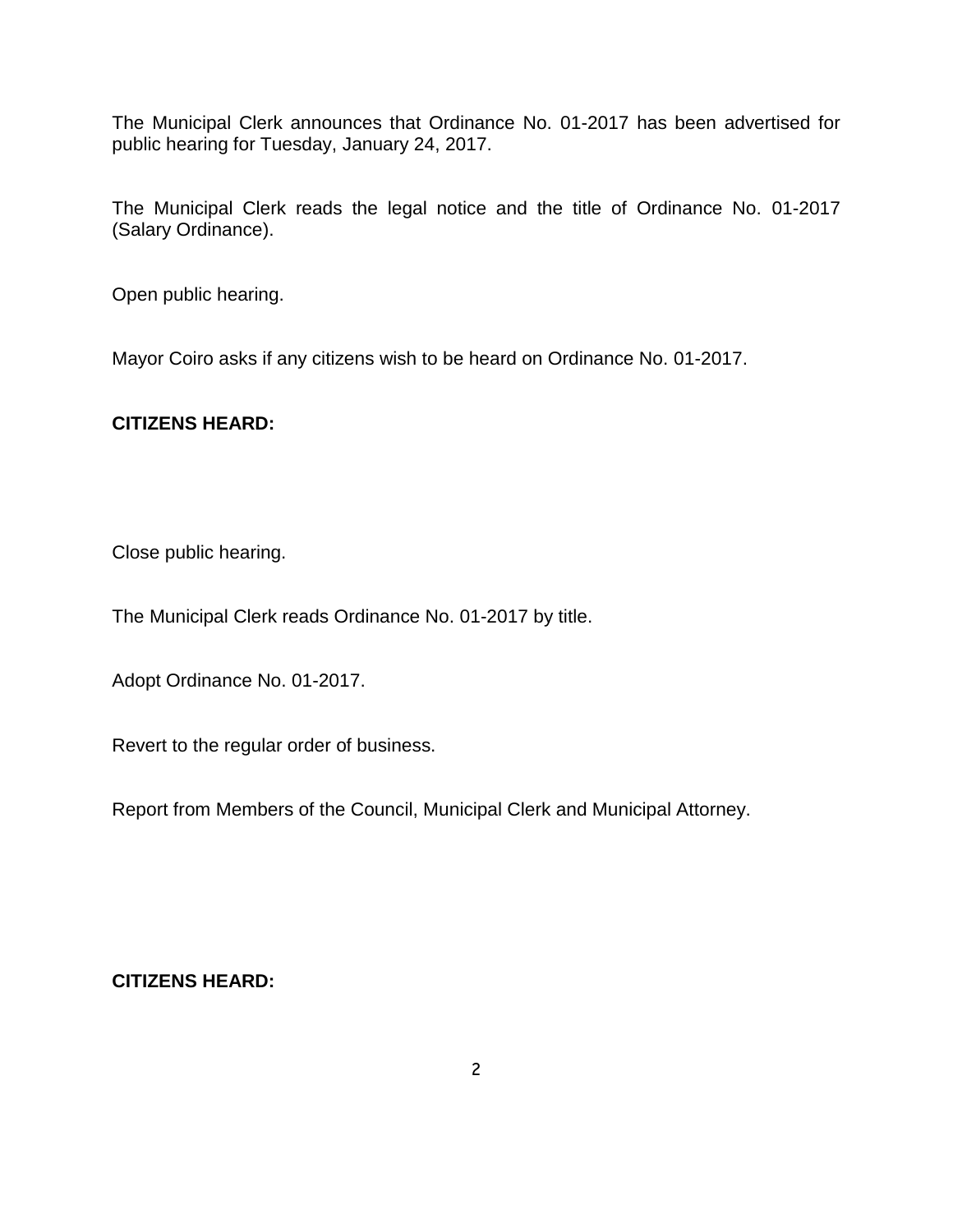Minutes of the Mayor and Council for the meeting of January 10, 2017.

# **COMMITTEE ON FINANCE: PICARELLI, D'ANGELO, FONTANELLA.**

Resolution No. 2017-03 for the payment of bills.

Resolution Authorizing Cancellation Of Outstanding Checks.

Resolution Authorizing Settlement Of The 2014, 2015 And 2016 Tax Appeals Entitled Commercenter Rlty C/O Mack Cali V. Borough Of Totowa, On The Attached List Dated January 16, 2017 Which Were Taken From Assessments Of Properties Located Within The Borough Of Totowa, Passaic County, New Jersey.

Resolution Authorizing Settlement Of The 2010, 2011, 2012, 2013, 2014, 2015 And 2016 Tax Appeals Entitled 922 Riverview Drive Associates V. Borough Of Totowa, Docket Nos.: 009235-2010; 008291-2011; 008839-2012; 003260-2013; 003879-2014; 002865-2015; 003631-2016 Of The Tax Assessment Of Block 169, Lot 5, Known As 922 North Riverview Drive In The Borough Of Totowa, Passaic County, New Jersey.

Resolution Authorizing Settlement Of The 2013 And 2014 Tax Appeals Entitled Totowa VF, LLC C/O Vornado Rlty Tr V. Borough Of Totowa, Docket Nos.: 004070-2013; 005369-2014 Of The Tax Assessment Of Block 170, Lot 3, Known As 545 Route 46 In The Borough Of Totowa, Passaic County, New Jersey.

## **COMMITTEE ON PUBLIC SAFETY: D'ANGELO, FONTANELLA, BUCHER.**

Recommendation of the Committee to appoint a School Crossing Guard.

Appointment by the Mayor.

Confirm the appointment.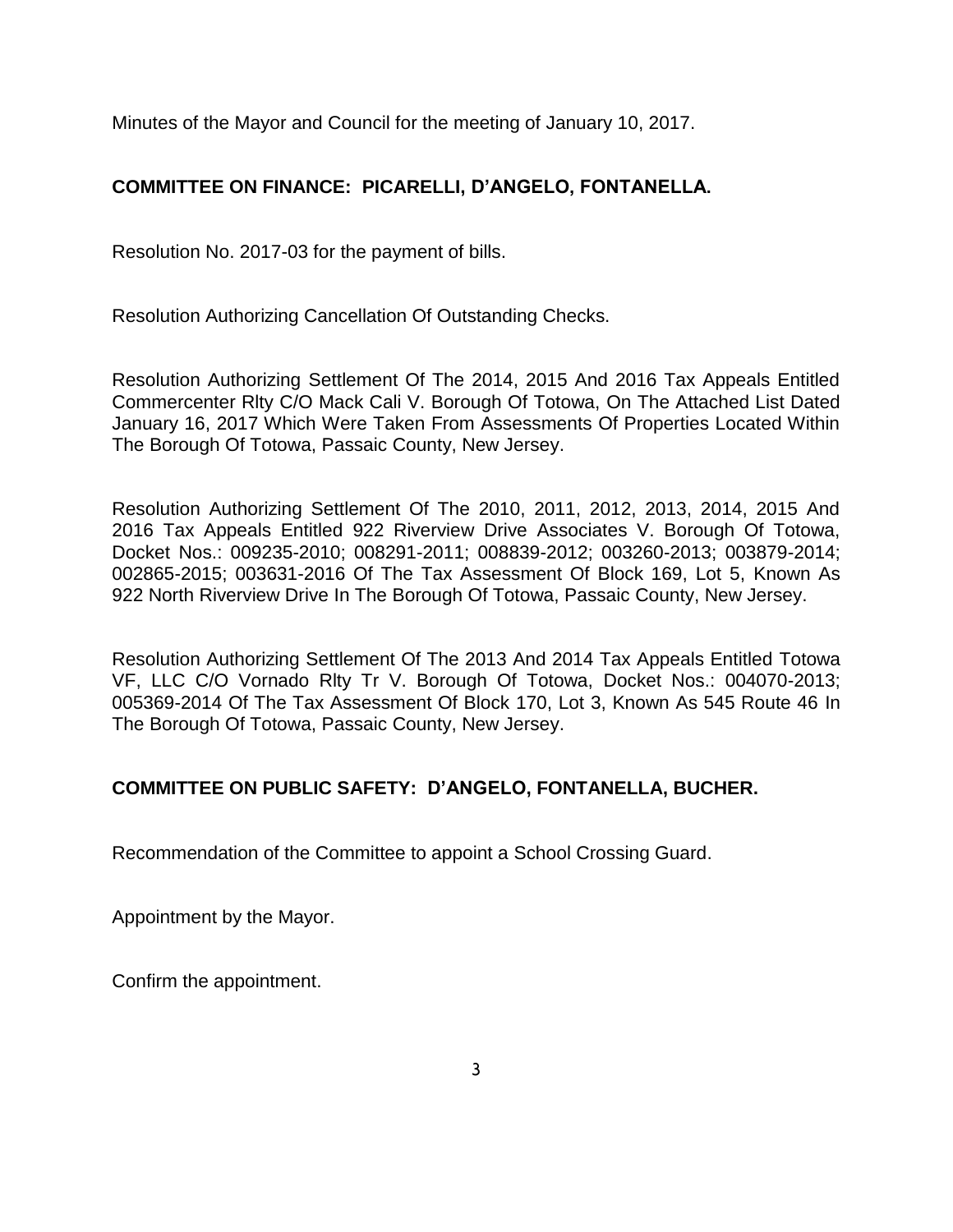### **COMMITTEE ON PUBLIC WORKS: BUCHER, CAPO, PICARELLI.**

Resolution To Submit A Grant Application And Execute A Grant Agreement With The New Jersey Department Of Transportation For The 2017 Municipal Aid Application For The Jefferson Place And Raphael Road Improvement Project.

Payment Estimate No. 2 (Final) in the amount of \$7,466.00 to Dewcon, Inc. for the Water Main Repair project.

## **COMMITTEE ON ENG. & PUB. PROPERTY: FONTANELLA, ANDRIANI, D'ANGELO.**

No report.

## **COMMITTEE ON LIAISON & INSPECTION: ANDRIANI, BUCHER, CAPO.**

Resolution Of The Borough Of Totowa, County Of Passaic, New Jersey Authorizing The Execution Of A Memorandum Of Agreement Between The Borough Of Totowa And The Division Of Property Management And Construction Of The New Jersey Department Of The Treasury.

Resolution Of The Borough Of Totowa, County Of Passaic, New Jersey Designating NJDC Urban Renewal DE, LLC As A Conditional Redeveloper For The Property Commonly Known As Block 154, Lot 19 On The Tax Map Of The Borough Of Totowa (Block 154, Lot 19 And Block 154.01, Lot 1 On The Tax Assessment Records) Also Known As The North Jersey Developmental Center And Authorizing The Execution Of A Conditional Redeveloper's Agreement With Respect Thereto.

### **COMMITTEE ON LEG. & ORDINANCES: CAPO, PICARELLI, ANDRIANI.**

Introduce on first reading and advertise for public hearing An Ordinance To Amend The Code Of The Borough Of Totowa Chapter 398 Entitled "Vehicles And Traffic".